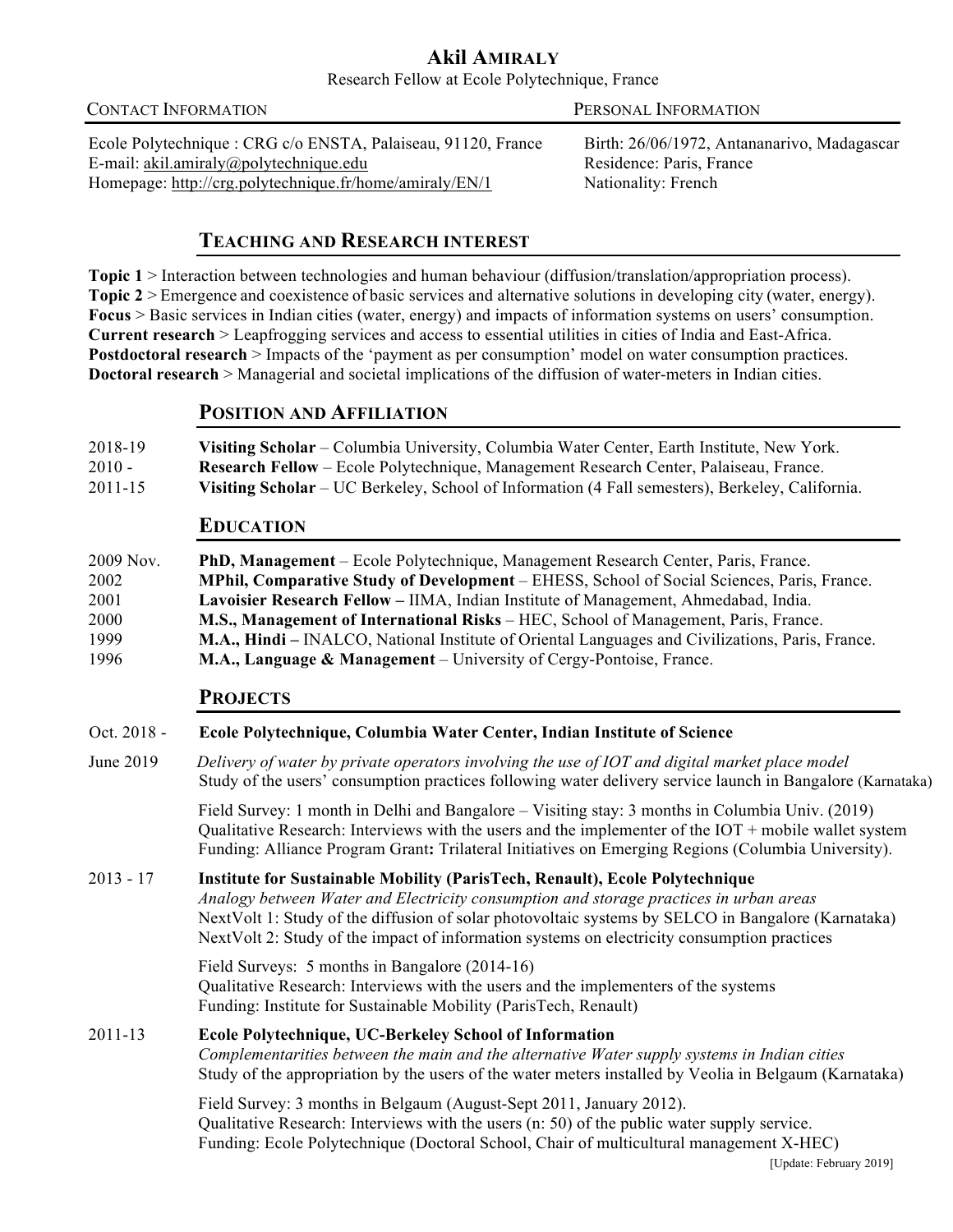## 2005 - 2008 **Veolia Environment Institute**

*Transposition of Management models and tools between the "North" and the"South.* Study of the installation of the water meter by Veolia Water in Chennai (Tamil Nadu). Focus on the localization process of an imported managerial tool by local stakeholders.

Field Survey: 5 months in Delhi, Bangalore and Chennai (February-July 2006). Qualitative Research: Interviews (n: 37) with the users of the public water supply service. Funding: CIFRE Fellowship (French Ministry of Research & Veolia Environment).

## 2001 - 2002 **Indian Institute of Management, Ahmedabad (IIMA)**

*Complementarities between the main and the alternative Water supply systems in urban areas.*  Study of water users' water consumption practices of the underground water harvesting cisterns.

Field Survey: 7 months in Ahmedabad (November 2001-June 2002). Qualitative Research: Interviews (n: 60) with the users of the cistern and the water supply service. Funding: Lavoisier Fellowship (French Ministry of Foreign Affairs & Veolia Water).

## 1999 - 2000 **National Committee of French Foreign Trade Advisors**

*Differences of Management in trans-national alliances: the case of Indo-French Joint-ventures.*  Study of the management of Franco-Indian joint ventures in different sectors.

Field Survey: 3 months in Delhi, Mumbai and Bangalore (October-December 1999). Qualitative Research: Interviews with French and Indian top managers and directors (n: 22). Funding: CNCCEF and INALCO Fellowship.

# **PUBLICATIONS**

### **Articles under review**

(2019) AMIRALY A., « Du robinet à la citerne, la difficile réappropriation d'un savoir technique ancien », Numéro spécial Savoirs autochtones et développement, n° 83, *Autrepart* (2nd revised & resubmit).

### **Articles Published**

- 2018 AMIRALY A, SAWAMURA H., « La fabrique de l'usager éclairé. Le rôle des consommateurs dans la diffusion de systèmes photovoltaïques à Bangalore, le cas SELCO India », *in* Brice Laurent, Michael Baker, Valérie Beaudouin & Nathalie Raulet Croset [eds] (2018), *Innovation et participation. Approches critiques*. Paris, Presses des Mines, pp. 221-234.
- 2011 AMIRALY A., « Lorsque le compteur d'eau donne la mesure du monde indien », *Le Journal de l'Ecole de Paris du Management*, n° 91, Septembre-Octobre, pp. 31-36.
- 2011 AMIRALY A., KANNIGANTI A., *"*The glocalization of the water meter in Chennai*", Field Actions Science Reports*, Vol. 5.

## **Working papers**

- 2017 JONHSON K., AMIRALY A., "Challenges & Opportunities of Infusing Entrepreneurial Methods in Fundamental Science Education: Action Learning at Ecole Polytechnique", Institut Interdisciplinaire de l'Innovation, Paris, Working paper n° 17-CRG-02, juillet 2017, 15 p.
- 2002 AMIRALY A., PRIME N., SINGH J.P.*, "Rainwater harvesting, alternative to the water supply in Indian urban areas: The case of Ahmedabad in Gujarat"*, Indian Institute of Management, Ahmedabad, Working paper n° 2004-04-01, 69 p.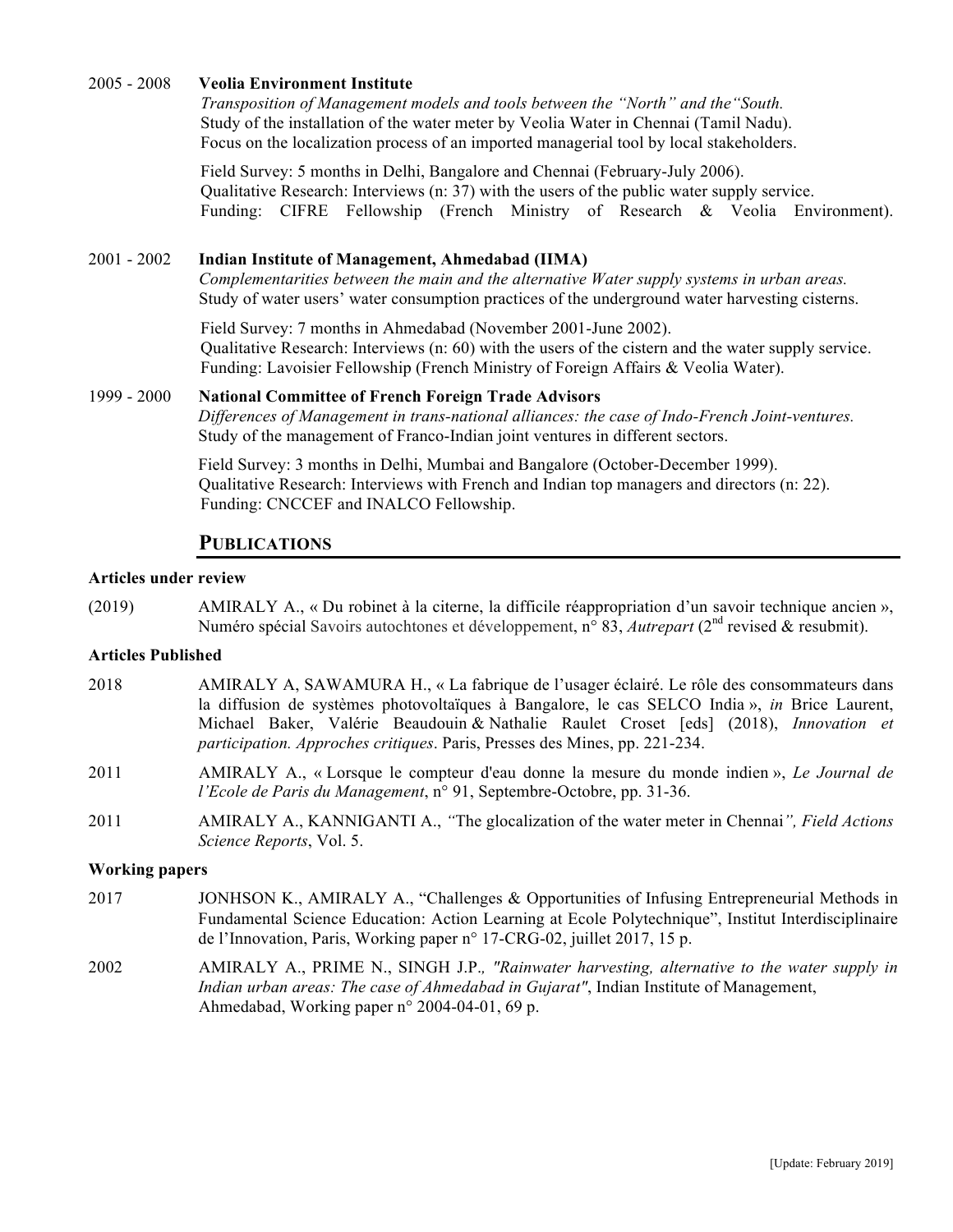#### **Articles in Conference proceedings**

- 2018 AMIRALY A., SAWAMURA H., *The role of corporate entrepreneurs in designing off-grid energy service with its users: A case study of SELCO in Bangalore.* Technologies for Development (Tech4Dev), 5th Conference, EPFL EcoDev, Ecole polytechnique fédérale de Lausanne, Lausanne, 27- 29 June 2018.
- 2017 JOHNSON K., AMIRALY A., *Bringing entrepreneurial methods into the scientific classroom: A case study of Action learning at École polytechnique,* Association Internationale de Management Stratégique (AIMS), 8èmes journées du Groupe Thématique Innovation de l'AIMS: "Innovations, Espaces, Territoires", École polytechnique, Palaiseau, 14-15 September 2017.
- 2016 AMIRALY A., PRABHAKAR P., *The water meter, a management tool reconfiguring the sociotechnical context of water consumption practices in an Indian city: the case of Belgaum,* Atelier de recherche « Aborder les problèmes d'environnement comme des situations de gestion », ENGEES, Strasbourg, 12-13 décembre 2016.
- 2016 AMIRALY A., SAWAMURA H., *The central role of the customers in the diffusion of alternative electricity supply solutions in Bangalore: A case study of SELCO bridging its rural developed solution to urban actors,* European Group for Organizational Studies (EGOS),  $32<sup>nd</sup>$  Colloquium, University of Naples Frederico II, Napoli, 7-9 July 2016.
- 2015 JOHNSON K., AMIRALY A., *Challenges & opportunities of infusing entrepreneurial methods in fundamental science education: Action learning at Ecole polytechnique,* Proceedings of the  $10^{th}$ European Colloquium on Innovation and Entrepreneurship, University of Genoa, Genoa, 17-18 September 2015.
- 2015 SAWAMURA H., AMIRALY A., *Diffusion of alternative electricity supply solution in Bangalore : the emergence of a market for middle-income customers with new aspirations. Case studies of SELCO and BCIL promoting photovoltaic systems,* Proceedings of the 3rd International Conference « Micro Perspectives for Decentralized Energy Supply », Universitätsverlag der TU Berlin, Bangalore, 23-25 April 2015.
- 2014 AMIRALY A., PRABHAKAR P., *The impacts of the installation of the water meter in Indian cities,* Society for the Advancement of Socio-Economics (SASE), 26<sup>th</sup> Annual Meeting, Northwestern University and the University of Chicago, Chicago, 10-12 July 2014.
- 2013 AMIRALY A., *The indigenization of the water meter in India, a counterproductive outcome in a water scarce context, Society for the Study of Social Sciences (4S), 38<sup>th</sup> Annual Meeting, San-Diego,* 8-11 October 2013.
- 2012 AMIRALY A., *The Socio-Economical Impacts of the Implementation of Water Metering in Indian Cities,* Society for the Advancement of Socio-Economics (SASE), 24<sup>th</sup> Annual Meeting, Massachusetts Institute of Technology, Sloan School of Management, Cambridge, 28-30 June 2012.
- 2010 AMIRALY A., *The confrontation of the logics of action of public and private stakeholders after the introduction of the water meter*, International Federation of the Scholarly Associations in Management (IFSAM), 10<sup>th</sup> Conference, Conservatoire National des Arts et Métiers, Paris, 8-10 July 2010.
- 2010 AMIRALY A., *The societal impacts of the transposition of the water meter in India*, European Academy of Management (EURAM),  $10^{th}$  Conference, Tor Vergata University, Rome, 19-22 May 2010.
- 2010 AMIRALY A., *The "glocalization" of the water-meter in India*, European Group for Organizational Studies (EGOS), 26<sup>th</sup> Colloquium, Universidade Nova de Lisboa, Lisbon, 28 June-3 July 2010.
- 2008 AMIRALY A., *The localization process of the French water meter in India*, European Academy of Management (EURAM), 8<sup>th</sup> Conference, Ljubljana University of Economics, Ljubljana, 14-17 May 2008.
- [Update: February 2019] 2007 AMIRALY A., *The dance of trust and distrust between French and Indian stakeholders in a case of*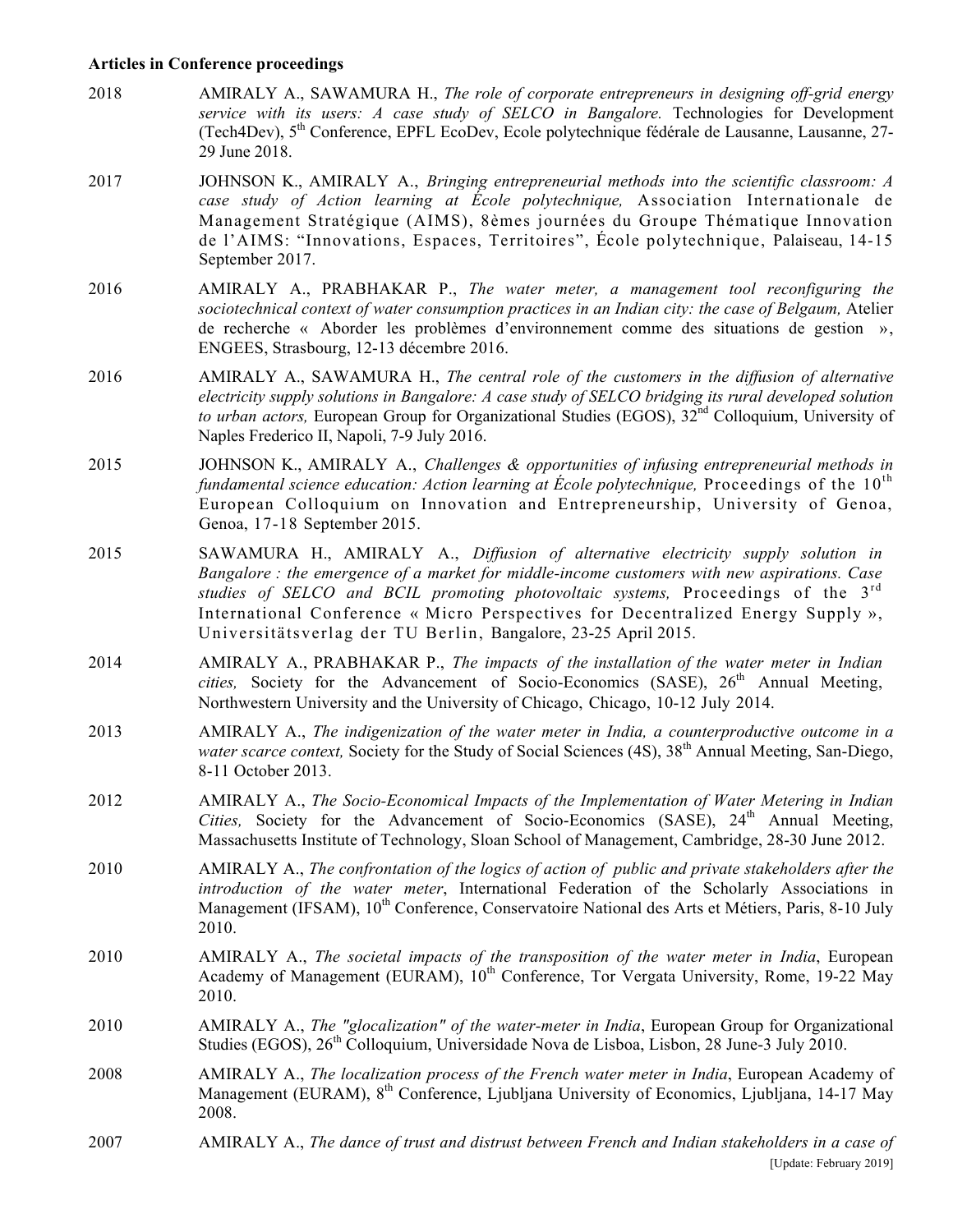*technology transfer: Installation of water meters in Chennai*, 4<sup>th</sup> EIASM Workshop on Trust within and between organizations, Vrije Universiteit, Amsterdam, 24-27 October 2007.

2007 AMIRALY A., *The impacts of the introduction of the water meter on trust between French and Indian stakeholders of different organizational cultures in an Indian urban context*, European Group for Organizational Studies (EGOS), 23rd Colloquium, Wirtschafts Universität, Vienna, 5-7 July 2007.

#### **Poster in Conference proceedings**

2016 AMIRALY A., SAWAMURA H., *The role of the customers in the diffusion of alternative electricity supply solution in Bangalore: A case study of SELCO bringing its rural solution to an urban niche market"*, Proceedings of the 7<sup>th</sup> annual Symposium on Computing for Development, Nairobi, 18-20 November 2016.

#### **PhD. Thesis**

2009 AMIRALY A., *Transposition and appropriation of a management tool in the context of globalization: The water meter in India*, PhD. Dissertation, November 2009, Ecole Polytechnique, Paris, 351 pp.

### **Communications**

- 2011 AMIRALY A., *The impacts of the installation of the water meter in Indian cities*, Indian Institute of Management Ahmedabad, IIMA Research Seminar Series, Ahmedabad, 21<sup>st</sup> of Sept. 2011.
- 2011 AMIRALY A., *Lorsque le compteur d'eau donne la mesure du monde indien*, Seminar « Management et cultures d'entreprises », Ecole de Paris du Management, in partnership with the Fondation Maison des Sciences de l'Homme and the Polytechnique-HEC Chair « Multicultural Management and Company Performance », Paris,  $20<sup>th</sup>$  of March 2011.
- 2005 AMIRALY A., *La réhabilitation des systèmes alternatifs d'approvisionnement en eau dans la vieille ville d'Ahmedabad au Gujarat : les citernes de récupération d'eau de pluie*, Séminaire « Inde médiévale et moderne : textes et contextes », Ecole Pratique des Hautes Etudes, Sorbonne, Paris, 14th of December 2005.

#### **Press Articles**

- 2010 AMIRALY A., « Lorsque le compteur d'eau donne la mesure du monde indien », *Livre blanc de l'Observatoire des directions internationales*, Bearing Point-Sciences Po-Les Echos, Dec.2010.
- 2008 AMIRALY A., GODELIER E., « S'implanter à l'étranger : juste une question d'organisation objective et rationnelle ? », *La Tribune*, Série 'Le meilleur de la stratégie et du management', 26<sup>th</sup> of March 2008.
- 2000 AMIRALY A., « Le secret des joint-ventures heureuses », *CCE International*, March 2000.

#### **TEACHING**

| 2016, Winter    | French Institute of Renewable Energies, Rueil-Malmaison, Master in Corporate Responsibility                                                               |  |
|-----------------|-----------------------------------------------------------------------------------------------------------------------------------------------------------|--|
| $2012$ , Spring | Lecturer - Postgraduate: "The management of public utilities in Indian cities: water supply".                                                             |  |
| $2013$ , Spring | <b>Ecole Polytechnique</b>                                                                                                                                |  |
| $2012$ , Spring | Lecturer - Postgraduate: "Initiation to research through a case study: Water meters' users in India"                                                      |  |
| 2010, Fall      | Ecole Polytechnique & HEC, Paris, Chair in Multicultural Management<br>Lecturer - Postgraduate: "Methodology of the field survey in the Indian context".  |  |
| 2008, Spring    | Sorbonne University, Paris I, Master in Organizations' Management<br>Teaching Assistant - Postgraduate: "Organisational behaviour and managerial change". |  |
| 2008, Fall      | <b>ESCP Europe, Paris, Specialized Master in International Projects Management</b>                                                                        |  |
| 2007, Fall      | Teaching Assistant - Postgraduate: "Management of public utilities in developing countries".                                                              |  |